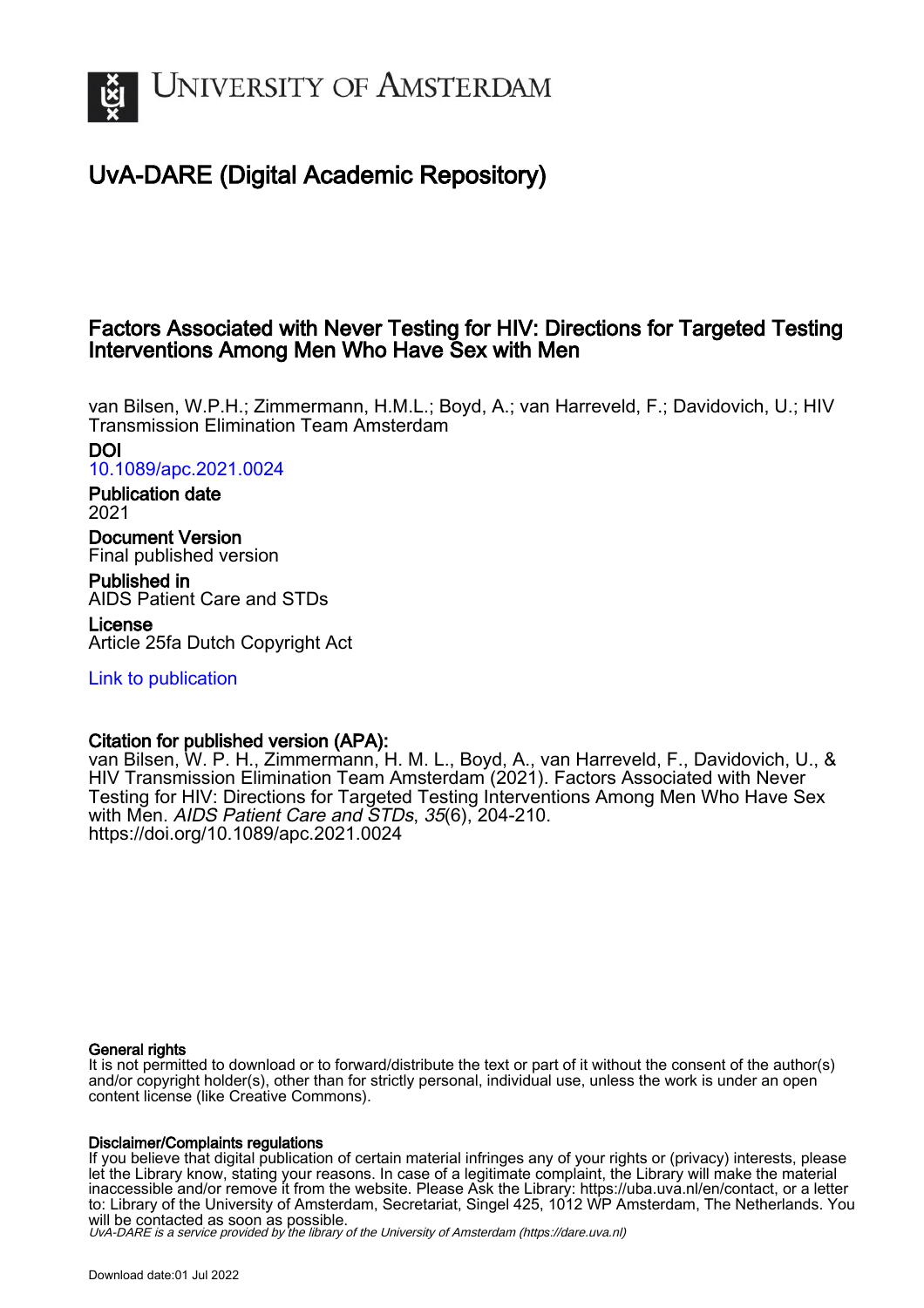# Factors Associated with Never Testing for HIV: Directions for Targeted Testing Interventions Among Men Who Have Sex with Men

Ward P.H. van Bilsen, MD,<sup>1,\*,†</sup> Hanne M.L. Zimmermann, MSc,<sup>1,\*</sup> Anders Boyd, PhD,<sup>1,2</sup> Frenk van Harreveld, PhD,<sup>3</sup> and Udi Davidovich, PhD,<sup>1,3</sup> on behalf of HIV Transmission Elimination Team Amsterdam

#### Abstract

Men who have sex with men (MSM) and who are unaware of their HIV infection contribute to onward HIV transmission and are more likely to progress to severe illness. We therefore assessed determinants of never testing for HIV among MSM living in the Netherlands. Between April and July 2019, 950 HIV-negative and 122 never-tested MSM completed a cross-sectional survey on sociodemographics, HIV testing behavior, and sexual risk taking, which was distributed through gay networking sites/apps. In never-tested MSM, median age was 37 (interquartile range = 22–51) years and 37 (30%) reported recent sexual risk behavior. Never testing was associated with younger age [adjusted odds ratio (aOR) per year increase = 0.98, 95% confidence interval  $(CI) = 0.97-1.00, p = 0.015$ , having sex with men and women (aOR = 2.85, 95% CI = 1.57–5.62,  $p = 0.001$ ), and not knowing others living with HIV ( $aOR = 3.85$ ,  $95\%$  CI = 2.35–6.32,  $p < 0.001$ ) in multi-variable logistic regression analysis. A significant interaction effect between education level and residential area was observed  $(p=0.001)$ . Among higher-educated MSM, those living outside a large urban area had higher odds of never testing compared to those living in an urban area ( $aOR = 6.26$ ,  $95\%$  CI = 2.42–16.24,  $p < 0.001$ ). Lower-educated MSM had higher odds of never testing irrespective of residential area (large urban area:  $aOR = 12.06$ , 95% CI = 4.00–36.38; outside large urban area: aOR 9.29, 95% CI = 3.64–23.76; *p* < 0.001 for both). Among MSM recently exposed to sexual risk, never testing was associated with having sex with men and women (aOR = 2.80, 95% CI = 1.09–7.18,  $p = 0.032$ ) and not knowing others with HIV (aOR = 4.91, 95% CI = 1.97–12.24,  $p = 0.001$ ). To conclude, testing interventions for those never tested should be tailored to residential area and education level, and inclusive of bisexuality.

Keywords: HIV, sexual risk behavior, men who have sex with men, Amsterdam, the Netherlands

#### Introduction

IN MOST HIGH-INCOME COUNTRIES, HIV disproportionately<br>
affects men who have sex with men (MSM).<sup>1</sup> Several HIV prevention strategies have been implemented in this group since the beginning of the AIDS epidemic. Studies have shown that once HIV-positive individuals on treatment have a sustained undetectable HIV viral load (HIV VL), the risk of transmitting HIV to others is negligible (''Undetectable = Untransmittable''). $2-4$  This strategy has been termed treatment as prevention, $5$  but it necessitates awareness of HIV status in order for treatment to be initiated. Increased testing and treating have also shown individual benefits, in that, early HIV diagnosis and treatment initiation have been associated with more favorable clinical outcomes.<sup>6,7</sup>

In the Netherlands, current guidelines recommend testing sexually active MSM for HIV every 3-6 months.<sup>8</sup> Nevertheless, recent estimates have shown that around 7% of MSM living with HIV in 2018 are undiagnosed.<sup>9</sup> Among MSM diagnosed with HIV in 2016 or later, 40% had advanced HIV

<sup>&</sup>lt;sup>1</sup>Department of Infectious Diseases, Public Health Service of Amsterdam, Amsterdam, the Netherlands.

<sup>&</sup>lt;sup>2</sup>Stichting HIV Monitoring, Amsterdam, the Netherlands.

<sup>&</sup>lt;sup>3</sup>Department of Social Psychology, University of Amsterdam, Amsterdam, the Netherlands.

<sup>\*</sup>Shared first author.

<sup>{</sup> ORCID ID [\(https://orcid.org/0000-0002-8238-0638\)](https://orcid.org/0000-0002-8238-0638).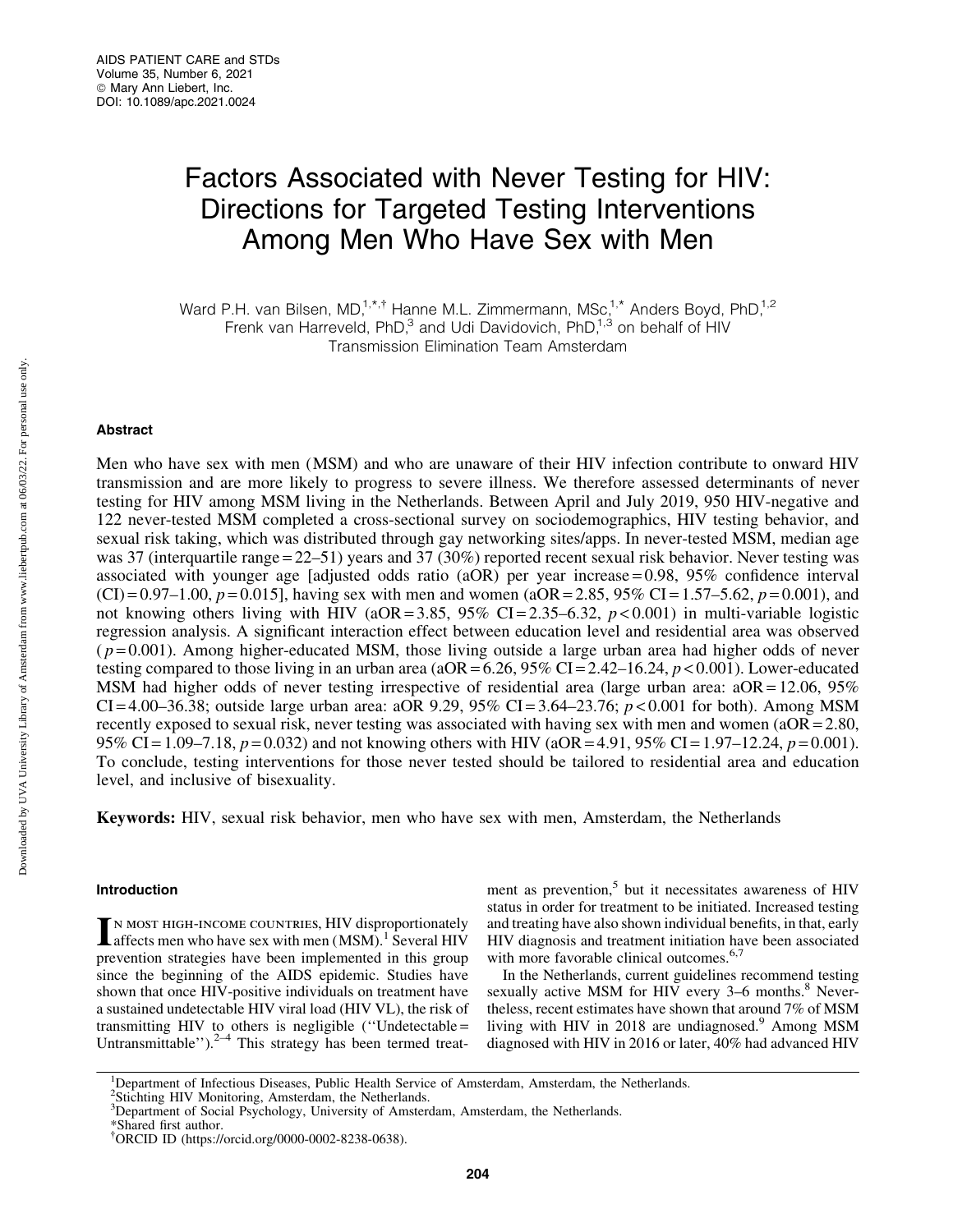#### MSM WHO HAVE NEVER TESTED FOR HIV 205

infection at the time of diagnosis.<sup>9</sup> National and international studies have identified several individual and contextual factors that result in delayed HIV testing for some MSM and include lack of risk perception, fear of a positive test result, stigma, difficulties in discussing sexual behavior, (perceived) limited access to HIV testing, and lack of provider-initiated testing.<sup>10–13</sup> Given the number of undiagnosed individuals and those diagnosed at advanced stages of HIV infection, testing measures are needed that specifically address the previously described barriers for HIV testing. Up-to-date knowledge of the specific subgroups of never-tested MSM who should be targeted for such measures is, however, lacking. In this study, we explore the characteristics and determinants of MSM living in the Netherlands, who have never been tested for HIV during their lifetime. Specifically, mobilizing this group of never-tested MSM to test for HIV has the potential to increase early detection of HIV infections, which might reduce onward HIV transmission among MSM in the Netherlands.

#### Methods

#### Study design and population

Data were used from a nationwide, cross-sectional, webbased study among MSM living in the Netherlands.<sup>14</sup> The primary aim of the study was to investigate perceptions on the severity and (anticipated) consequences of living with HIV among HIV-positive and HIV-negative MSM using an online survey. Men who reported sex with other men and who were living in the Netherlands were eligible for study participation. The survey was distributed online through social media (e.g., Instagram, Facebook) and at gay dating sites/apps (e.g., Grindr, Planet Romeo) between April and July 2019.

#### Study variables

The content of the survey has been published previously.<sup>14</sup> For this study, we included variables on sociodemographics, HIV testing behavior, recent sexual behavior, use of HIV preexposure prophylaxis (PrEP), and the general perceived severity of HIV. Sociodemographic characteristics included age, gender (male/female/other), residency in one of the four cities in the Netherlands with the most MSM inhabitants (i.e., Amsterdam, Rotterdam, The Hague and Utrecht)<sup>15</sup> (based on the first two numbers of the participant's zipcode), education status (no college degree/at least college degree), country of birth, gender of sex partner(s) (male/female/other), having a steady partner (yes/no), presence of any chronic disease other than HIV (yes/no), and having HIV-positive friends or family (yes/no). Participants were additionally asked if they had ever been tested for HIV during their lifetime (yes/no). If tested for HIV, we asked for the most recent HIV test result (positive/negative). Sexual behavior was assessed for the preceding 6 months and included questions on condomless anal sex (CAS) and HIV status of sex partners. If sex with an HIVpositive partner was reported, we asked about the HIV VL of the sex partner (detectable/undetectable). PrEP use was explored by asking about current or past use of PrEP. We used two definitions to classify sexual risk behavior (*definition A* and *definition B*). In both definitions, having engaged in CAS with a casual partner who was HIV positive with a detectable HIV VL or of unknown HIV status was considered risky. In

*definition A*, CAS with a casual partner with a self-reported HIV-negative status was considered risky, since the confirmed validity of a self-reported HIV-negative status of a casual, often anonymous, partner is limited. In *definition B*, the face value of the self-reported HIV-negative status was accepted, and this sexual act was not considered risky. In both definitions, sexual behavior was not considered risky with respect to HIV if current PrEP use was reported or if CAS was reported with an HIV-positive partner with an undetectable HIV VL. Casual sex partners included both anonymous (onenight stands) and known, regular sex partners (fuck buddies). The general perceived severity of HIV infection was assessed by a 7-point Likert item, based on Chard et al.<sup>16</sup>: "How serious would it be for you if you contracted HIV?," which could be answered from not serious at all (1) to very serious (7).

#### Statistical analyses

For this analysis, we included MSM who reported to be HIV negative at their last HIV test and MSM who had never been tested for HIV. HIV-positive MSM were not included in this analysis as there is no rationale for them to test for HIV at the time of the study. Sociodemographic characteristics and sexual risk behavior were compared between tested HIVnegative MSM and MSM who were never tested for HIV using Pearson's  $\chi^2$  test or Fisher's exact test for categorical data and Mann–Whitney *U* test for continuous data. Unadjusted odds ratios (OR) comparing odds of never having been tested for HIV across levels of determinants, alongside their 95% confidence intervals (95% CI), were estimated using univariable logistic regression. We tested interaction terms of residential area with age, education status, and knowing others with HIV. We then constructed a multivariable model, in which variables associated with a *p-*value <0.2 in univariable analysis were included. All nonsignificant variables were subsequently removed from the model in a backward-stepwise manner. A sensitivity analysis was performed and included only MSM with recent sexual risk behavior, as MSM without recent HIV risk might have had no reason to test for HIV at the time of the study. We estimated stratum-specific unadjusted and adjusted ORs (aORs) and corresponding 95% CIs directly from the interaction models and calculated *p*-values using the Wald  $\chi^2$  test.

STATA v15.0 was used for all analyses. A *p-*value <0.05 was defined as statistically significant.

#### Ethical considerations

The study was reviewed and approved by the Amsterdam University Medical Center ethics board and received an exemption for extended protocol review. Study participation was voluntary and anonymous.

#### **Results**

We included 1072 MSM, of whom 950 (89%) were HIV negative and 122 (11%) had never been tested for HIV. Median age of HIV-negative MSM was 43 years (interquartile range, IQR 30–55), which was significantly higher compared with never-tested MSM [median 37 years (IQR 22–51);  $p < 0.001$ ; Table 1]. The majority of participants was born in the Netherlands (HIV-negative MSM: *n* = 843, 89% and never-tested MSM: *n* = 115, 94%; *p* = 0.062). In total, 43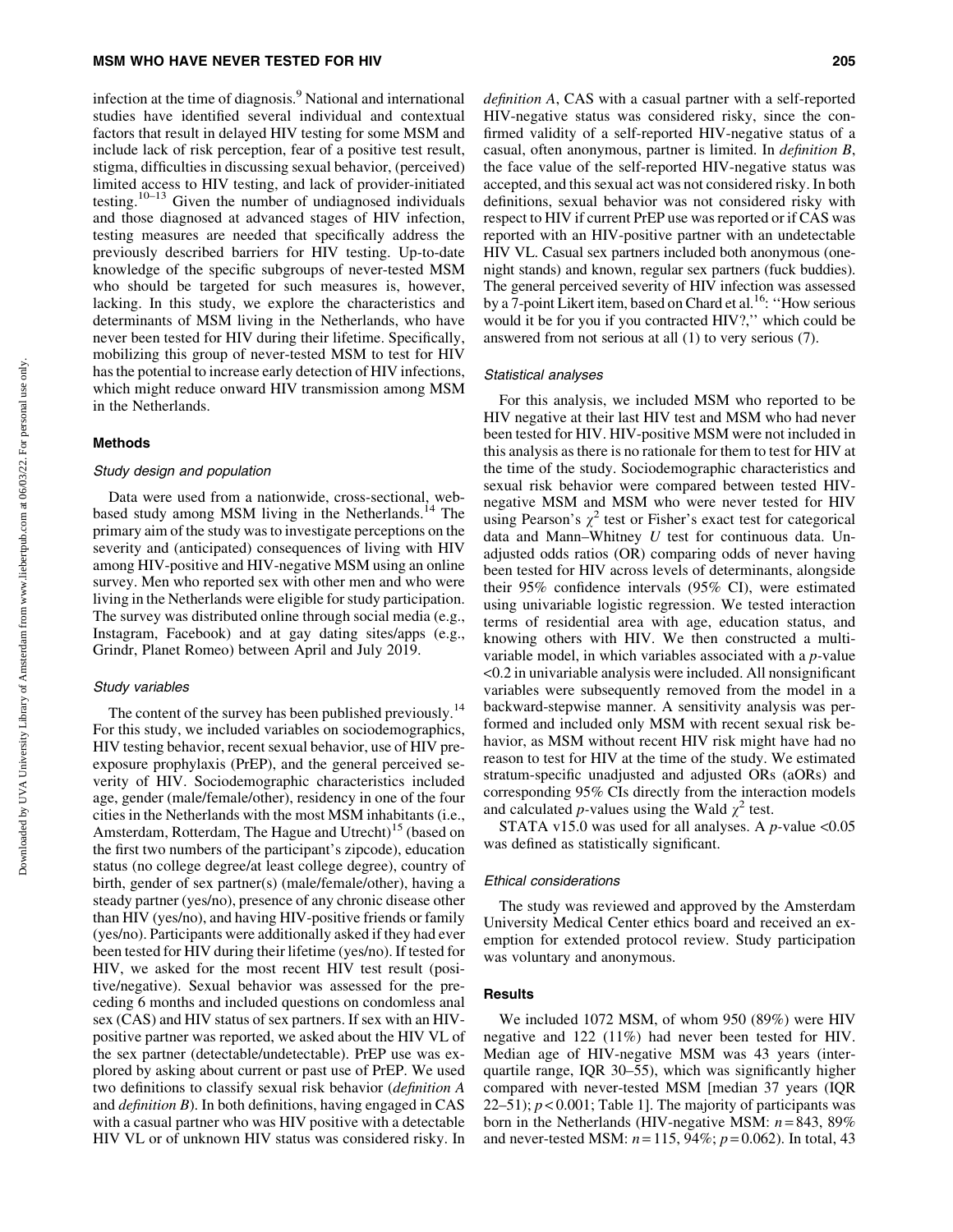| TABLE 1. SOCIODEMOGRAPHICS, SEXUAL BEHAVIOR, AND GENERAL PERCEIVED SEVERITY OF HIV INFECTION |  |
|----------------------------------------------------------------------------------------------|--|
| AND THEIR ASSOCIATION WITH NEVER BEING TESTED FOR HIV AMONG 1072 MEN                         |  |
| WHO HAVE SEX WITH MEN LIVING IN THE NETHERLANDS, APRIL-JULY 2019                             |  |

|                                                                                                                                                |     | HIV-negative<br>$MSM$ (N = 950) MSM (N = 122) |     | Never tested   |            | <i>Univariable</i>       |         |            | Multi-variable           |         |
|------------------------------------------------------------------------------------------------------------------------------------------------|-----|-----------------------------------------------|-----|----------------|------------|--------------------------|---------|------------|--------------------------|---------|
|                                                                                                                                                | N   | $\%$                                          | N   | $\%$           | <b>OR</b>  | 95% CI                   | p       | aOR        | 95% CI                   | p       |
| Sociodemographics                                                                                                                              |     |                                               |     |                |            |                          |         |            |                          |         |
| Age, median (IQR)                                                                                                                              | 43  | $[30 - 55]$                                   | 37  | $[22 - 51]$    | 0.97       | $0.96 - 0.98$            | < 0.001 | 0.98       | $0.97 - 1.00$            | .015    |
| Born in the Netherlands <sup>a</sup>                                                                                                           | 843 | 89                                            | 115 | 94             | 2.09       | $0.95 - 4.59$            | .068    |            |                          |         |
| Sex with women                                                                                                                                 | 43  | 5                                             | 21  | 17             | 4.39       | $2.50 - 7.68$            | < 0.001 | 2.85       | $1.57 - 5.62$            | .001    |
| Residence area <sup>b</sup> and education level <sup>c,d</sup>                                                                                 |     |                                               |     |                |            |                          |         |            |                          |         |
| Urban residency<br>and high educated                                                                                                           | 285 | 30                                            | 5   | $\overline{4}$ | $1$ (ref.) |                          |         | $1$ (ref.) |                          |         |
| Urban residency<br>and low educated                                                                                                            | 57  | 6                                             | 12  | 10             | 12.00      | $4.07 - 35.38 < 0.001$   |         | 12.06      | $4.00 - 36.38 < 0.001$   |         |
| Rural residency<br>and high educated                                                                                                           | 325 | 34                                            | 43  | 35             | 7.54       | $2.95 - 19.30 \le 0.001$ |         | 6.26       | $2.42 - 16.24 \le 0.001$ |         |
| Rural residency<br>and low educated                                                                                                            | 283 | 30                                            | 62  | 51             | 12.49      | $4.95 - 31.52 \le 0.001$ |         | 9.29       | $3.64 - 23.76 \le 0.001$ |         |
| In a steady relationship                                                                                                                       | 445 | 47                                            | 50  | 41             | 0.79       | $0.54 - 1.16$            | .223    |            |                          |         |
| Medical comorbidity<br>other than HIV                                                                                                          | 150 | 16                                            | 16  | 13             | 0.81       | $0.46 - 1.40$            | .443    |            |                          |         |
| Not having HIV-positive<br>relatives/friends                                                                                                   | 521 | 55                                            | 23  | 19             | 5.23       | $3.26 - 8.37$            | < 0.001 | 3.85       | $2.35 - 6.32$            | < 0.001 |
| Sexual behavior<br>HIV risk in the preceding                                                                                                   | 262 | 28                                            | 37  | 30             | 1.14       | $0.76 - 1.72$            | .524    |            |                          |         |
| 6 months ( <i>definition</i> $A$ ) <sup>e</sup><br>HIV risk in the preceding<br>6 months ( <i>definition B</i> ) <sup><math>\cdot</math></sup> | 154 | 16                                            | 24  | 20             | 1.27       | $0.78 - 2.04$            | .343    |            |                          |         |
| General perceived severity of HIV<br>Severity perception of HIV<br>infection, $g$ median (IQR)                                                 | 7   | $[6 - 7]$                                     | 7   | $[6 - 7]$      | 1.34       | $0.90 - 2.01$            | .152    |            |                          |         |

<sup>a</sup>In multi-variable analysis, being born in the Netherlands was no longer significant and hence was removed from the multi-variable model:

<sup>b</sup>Urban area includes Amsterdam, Rotterdam, The Hague, and Utrecht;

<sup>c</sup>Included those who are educated lower than college degree;

d Estimates were obtained by including an interaction term between residence area and education level in the multi-variable model, while anchoring ORs on the urban residency and highly educated group;

*Definition A*: Sexual risk behavior was defined as having CAS with a casual partner who was HIV negative or HIV positive with a detectable HIV VL, or a partner whose HIV status was unknown. Sexual behavior was not considered risky if use of PrEP was reported or if condomless sex was reported within a steady relationship or with an HIV-positive partner with an undetectable VL;

*Definition B*: Sexual risk behavior was defined as having CAS with a casual partner who was HIV positive with a detectable HIV VL, or a partner whose HIV status was unknown. Sexual behavior was not considered risky if use of PrEP was reported or if condomless sex was reported within a steady relationship, with an HIV-negative casual partner or with an HIV-positive partner with an undetectable VL;

Measured on a 7-point Likert scale item.

aOR, adjusted odds ratio; CAS, condomless anal sex; CI, confidence interval; IQR, interquartile range; MSM, men who have sex with men; OR, odds ratio; PrEP, pre-exposure prophylaxis; VL, viral load.

(5%) of HIV-negative MSM reported sex with women, compared to 21  $(17%)$  never-tested MSM  $(p < 0.001)$ . A steady relationship was reported by 445 (47%) HIVnegative MSM and 50 (41%) never-tested MSM ( $p = 0.222$ ). Medical comorbidity was reported by 150 (16%) HIVnegative MSM and 16 (13%) never-tested MSM ( $p = 0.442$ ). Having HIV-positive friends or relatives was reported by 521 (55%) HIV-negative MSM and 23 (19%) never-tested MSM ( *p* < 0.001). According to *definition A* of sexual risk behavior, almost one-third of tested and never-tested MSM had engaged in sexual risk behavior in the past 6 months (tested MSM: *n* = 262, 28% and never-tested MSM: *n* = 37, 30%;  $p = 0.524$ ). When CAS with HIV-negative casual partners was not considered sexual risk (*definition B*), the proportion of HIV-negative and never-tested MSM who engaged in sexual risk behavior in the past 6 months was  $16\%$  ( $n = 154$ ) and  $20\%$   $(n=24)$ , respectively  $(p=0.333)$ . Both HIVnegative and never-tested MSM reported a high perceived severity of HIV [median 7 (IQR 6–7),  $p = 0.177$ ].

Unadjusted OR comparing odds of never being tested for HIV across levels of sociodemographic determinants and sexual behavior can be found in Table 1. In multi-variable analysis, never having been tested for HIV was associated with younger age ( $aOR = 0.98$  per year,  $95\%$  CI = 0.97–1.00,  $p = 0.015$ ), reporting sex with women (aOR = 2.85, 95%)  $CI = 1.57-5.17$ ,  $p = 0.001$ ), and not having HIV-positive friends or relatives  $(aOR = 3.85, 95\% \text{ CI} = 2.35 - 6.32,$  $p$  < 0.001). We observed a significant interaction between residential area and education level ( $p = 0.001$ ); hence, we included strata of urban area and education in the multi-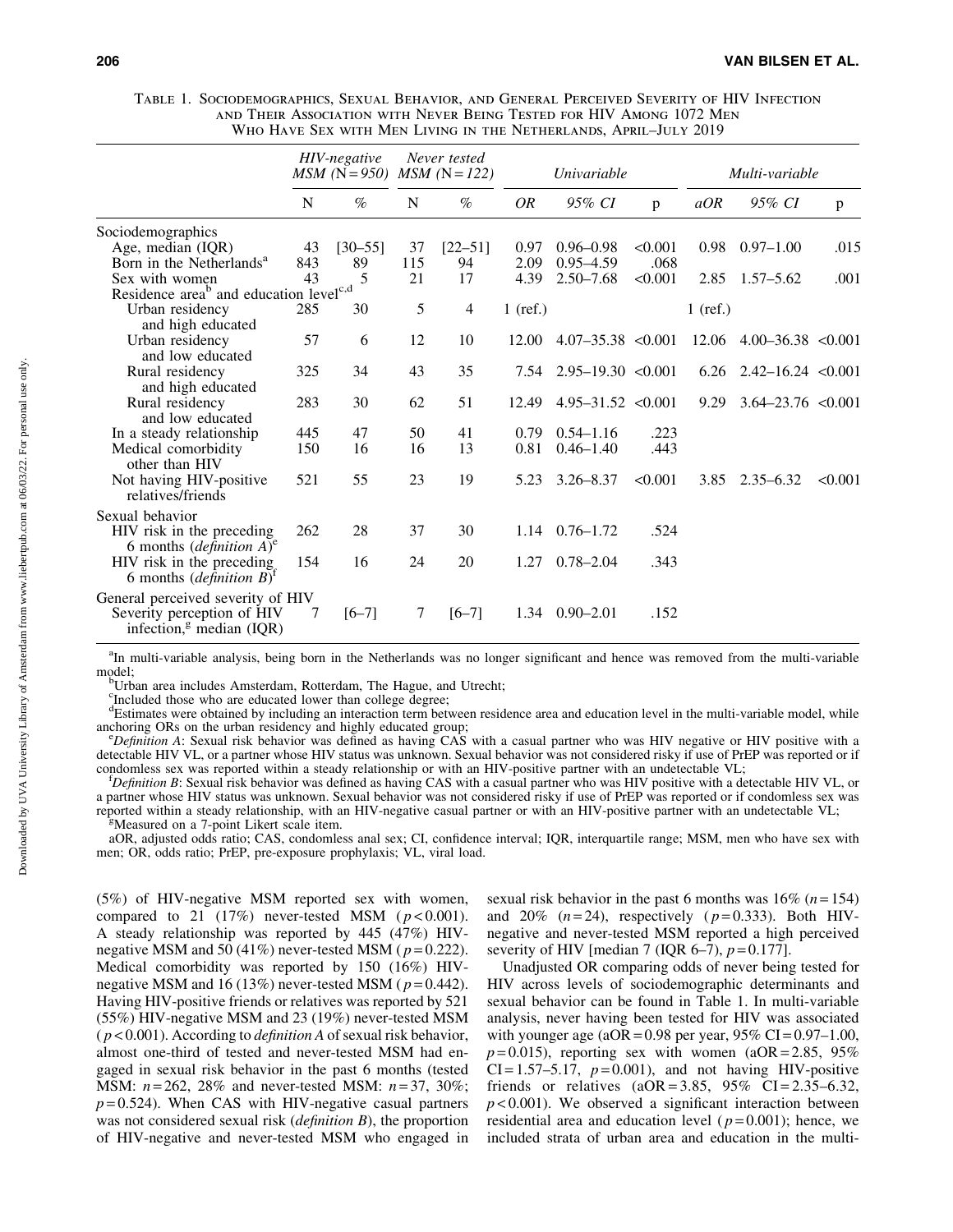|                                                                                                                                                                                                                                                                                                                                                                                         |        | Sexual risk behavior according to definition $A^a$ ( $n = 299$ ) |                                  |      |                  |       |                                  | Sexual risk behavior according to definition $B^b$ ( $n = 178$ ) |                                              |      |                |       |
|-----------------------------------------------------------------------------------------------------------------------------------------------------------------------------------------------------------------------------------------------------------------------------------------------------------------------------------------------------------------------------------------|--------|------------------------------------------------------------------|----------------------------------|------|------------------|-------|----------------------------------|------------------------------------------------------------------|----------------------------------------------|------|----------------|-------|
|                                                                                                                                                                                                                                                                                                                                                                                         |        | Univariable                                                      |                                  |      | Multi-variable   |       |                                  | Univariable                                                      |                                              |      | Multi-variable |       |
|                                                                                                                                                                                                                                                                                                                                                                                         | $\Im$  | 95% CI                                                           | ρ                                | aOR  | 95% CI           | ₽     | $\delta$                         | 95% CI                                                           | ρ                                            | aOR  | 95% CI         | p     |
| Born in the Netherlands <sup>c</sup><br>Age per year increase                                                                                                                                                                                                                                                                                                                           | 0.97   | $0.95 - 1.00$<br>$\mathbb{A}^{\mathcal{A}}$                      | $0.030$<br>NA                    |      |                  |       | 0.97                             | $0.94 - 1.00$<br>$\stackrel{\triangle}{\approx}$                 | 0.078<br>$\lessapprox$                       |      |                |       |
| Sex with women                                                                                                                                                                                                                                                                                                                                                                          |        | $1.42 - 8.78$                                                    |                                  |      | $2.80$ 1.09-7.18 | 0.032 | <b>A415585</b><br><b>A415585</b> | $1.07 - 10.92$                                                   |                                              |      |                |       |
| Living outside a large urban area <sup>d</sup>                                                                                                                                                                                                                                                                                                                                          |        | $1.16 - 8.17$                                                    | 0.011<br>0.012<br>0.030<br>0.713 |      |                  |       |                                  | $0.93 - 18.31$<br>$0.71 - 4.14$                                  | 0.0528<br>0.0288<br>0.0725<br>0.122<br>0.122 |      |                |       |
| Lower educated <sup>e</sup>                                                                                                                                                                                                                                                                                                                                                             | 2.17   | $1.07 - 4.40$                                                    |                                  |      |                  |       |                                  |                                                                  |                                              |      |                |       |
| Having a steady partner                                                                                                                                                                                                                                                                                                                                                                 | 0.87   | $0.42 - 1.82$                                                    |                                  |      |                  |       |                                  | $0.34 - 2.11$                                                    |                                              |      |                |       |
| Medical comorbidity other than HIV                                                                                                                                                                                                                                                                                                                                                      | 0.29   | $0.07 - 1.26$                                                    | 0.051                            |      |                  |       |                                  | $0.04 - 2.03$                                                    |                                              |      |                |       |
| Not having HIV-positive relatives/friends<br>Residence area and education level                                                                                                                                                                                                                                                                                                         | 5.33   | $2.15 - 13.20$                                                   | 5001                             | 4.91 | $1.97 - 12.24$   | 0.001 | $0.26$<br>5.55                   | $.81 - 16.99$                                                    |                                              | 5.55 | 1.81-6.99      | 0.001 |
| Urban residency and high educated                                                                                                                                                                                                                                                                                                                                                       | (ret.) |                                                                  |                                  |      |                  |       |                                  |                                                                  |                                              |      |                |       |
| Urban residency and low educated                                                                                                                                                                                                                                                                                                                                                        | 2.48   | $0.39 - 15.99$                                                   | 0.339                            |      |                  |       |                                  |                                                                  |                                              |      |                |       |
| Rural residency and high educated                                                                                                                                                                                                                                                                                                                                                       | 3.00   | $0.80 - 11.18$                                                   | 0.102<br>0.012                   |      |                  |       | ≨≨≨≨                             | ∡∢∢∡<br>ZZZZ                                                     | ≨≨≨≨                                         |      |                |       |
| Rural residency and low educated                                                                                                                                                                                                                                                                                                                                                        | 4.94   | 1.42-17.22                                                       |                                  |      |                  |       |                                  |                                                                  |                                              |      |                |       |
| <sup>3</sup> Definition A: Sexual risk behavior was defined as having CAS with a casual partner who was HIV negative or HIV positive with a detectable HIV VL, or a partner whose HIV status was<br>upknown Sexual behavior was not considered risky if use of PrFP was reported or if condomness sex was reported within a steady relationship or with an HIV-nositive partner with an |        |                                                                  |                                  |      |                  |       |                                  |                                                                  |                                              |      |                |       |

unknown. Sexual behavior was not considered risky if use of PrEP was reported or if condomless sex was reported within a steady relationship or with an HIV-positive partner with an undetectable VL.

undetectable VL.<br>
and the Considered risky if use of PrEP was reported or if condomless sex was reported with a detectable HIV VL, or a partner whose HIV status was unknown. Sexual<br>
behavior was not considered risky if use *PDefinition B*: Sexual risk behavior was defined as having CAS with a casual partner who was HIV positive with a detectable HIV VL, or a partner whose HIV status was unknown. Sexual behavior was not considered risky if use of PrEP was reported or if condomless sex was reported within a steady relationship, with an HIV-negative casual partner or with an HIV-positive partner with an undetectable VL.

cAll never-tested MSM with sexual risk behavior were born in the Netherlands.

dUrban area includes Amsterdam, Rotterdam, The Hague, and Utrecht.

eNot obtained a college or university degree.<br>fOnly two participants with recent sexual risk behavior according to *definition B* lived in a large urban area.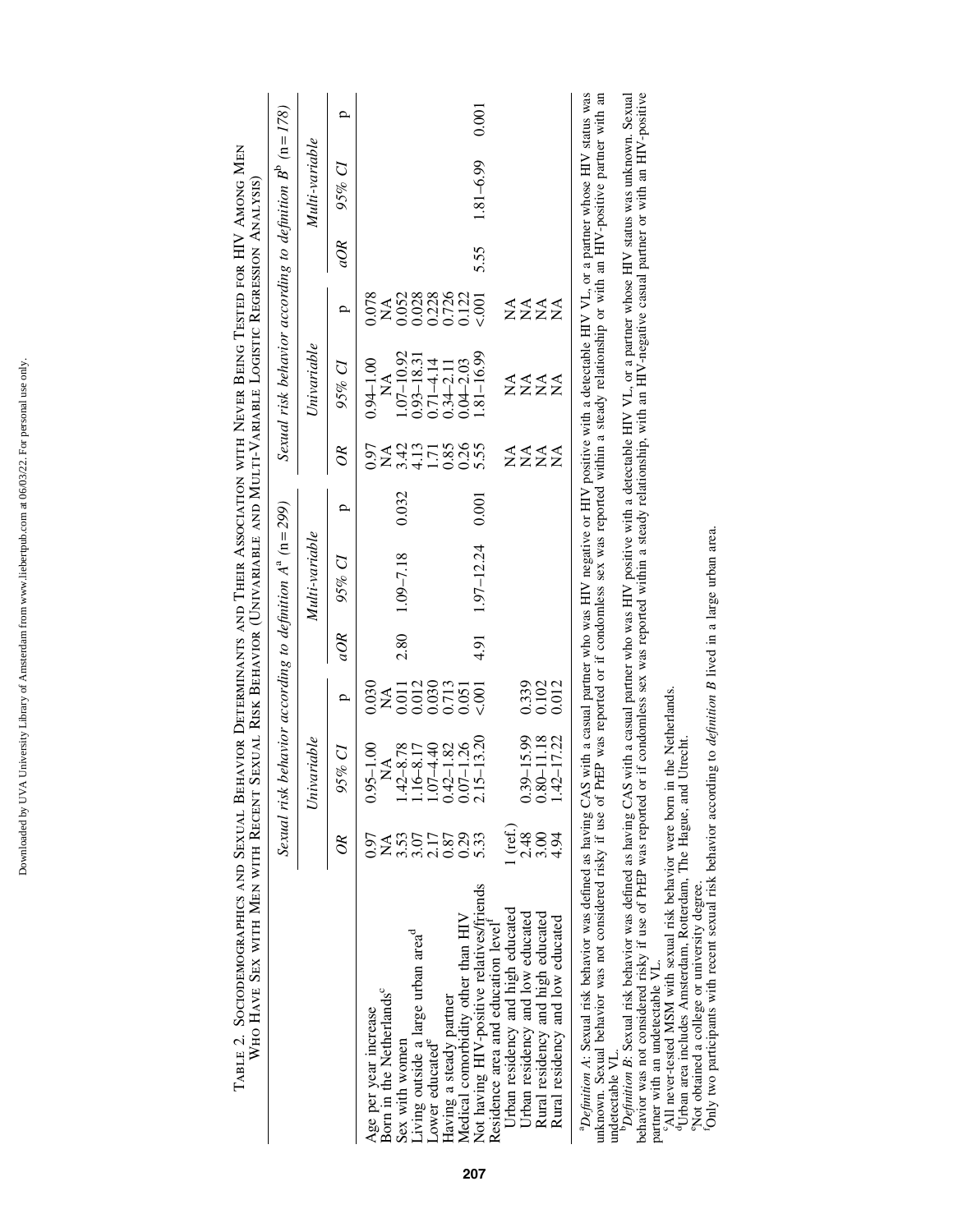variable model: compared to higher-educated MSM living in a large urban area, the odds for never testing was higher among higher-educated MSM living outside a large urban area (aOR = 6.26, 95% CI = 2.42–16.24, *p* < 0.001) and among lower-educated MSM living outside a large urban area (aOR = 12.06, 95% CI = 4.00–36.38, *p* < 0.001) or in a large urban area  $(aOR = 9.29, 95\% \text{ CI} = 3.64-23.76,$ *p* < 0.001). Lower-educated MSM were thus more likely to have never been tested, irrespective of residing in a large urban area ( $p = 0.447$ ). There was no significant association between never testing and being born in the Netherlands, medical comorbidity, relationship status, or recent sexual risk behavior. When restricting analysis to MSM with recent sexual risk behavior according to *definition A*, never testing was only associated with not having HIV-positive friends or relatives (aOR = 4.91, 95% CI = 1.97–12.24, *p* = 0.001) and reporting sex with women ( $aOR = 2.80$ ,  $95\%$  CI = 1.09–7.18,  $p = 0.032$ ; Table 2). When not considering CAS with selfreported HIV-negative casual partners as sexual risk (*definition B*), the association between reporting sex with women and not testing for HIV among MSM with recent sexual risk behavior was no longer statistically significant (Table 2).

#### **Discussion**

In this study, over one-tenth of our sample reported never having been tested for HIV, despite almost one-fifth to onethird, depending on the risk definition used, of these men reporting recent risk of HIV. Consistent with a previous national study conducted in  $2010^{17}$  and other international literature,  $18-21$  never testing was associated with younger age, reporting sex with women, residing outside of the larger urban cities and lower education, and not knowing others with HIV. When restricting analysis to those engaging in activities at risk of HIV, never testing for HIV was associated with not knowing others with HIV, and, according to a less strict definition of risk, reporting sex with women. Taken together, our findings suggest that measures to increase testing continue to be needed among certain subgroups of MSM to increase timely diagnosis of HIV infection.

The proportion of never-tested MSM in our study was substantially lower than previous reports in other online surveys of participants residing in the Netherlands, namely 20% in the 2010 European MSM Internet survey  $(BMIS)^{17}$  and 21% in the 2018 MSM survey.<sup>15</sup> This difference could be due to a general increase in testing uptake in the population, as also suggested by decreases in the estimated proportions of undiagnosed MSM from 30% in 2008<sup>22</sup> and 2010<sup>23</sup> to 9% in 2017 and  $7\%$  in  $2018$ , according to national surveillance data. It should, however, be noted that our lower proportion of nevertested MSM may have also resulted from variations in sampling methods. For example, the MSM survey recruited participants using respondent-driven sampling and other offline strategies, while we restricted recruitment to online channels. The distribution of sociodemographic factors associated with never having been tested for HIV in our study was nonetheless similar to those found in earlier studies.<sup>15,17</sup> This might suggest that the same subgroups have remained largely underserved and are still not well reached by HIV testing measures.

A novel finding of our study was the significant interaction between nonurban residential area and educational level. We found that lower-educated MSM were especially more likely to be never tested for HIV, regardless of residential area, while among higher-educated MSM, living outside large cities significantly increased the odds for never testing. These findings are illustrative of the complex interplay between sociodemographic characteristics that may co-exist and reinforce nontesting. The fact that never testing among lower-educated MSM or those living outside large cities is relatively higher suggests that current HIV testing measures are not as effective for these MSM. This calls for innovative approaches outside the usual routes of communication. For example, past research has shown that more simple and directive communication regarding HIV prevention are more effective for individuals with lower education.<sup>24</sup> It could be helpful to revisit such strategies when communicating current messages of HIV prevention. In addition, ways are needed to increase outreach to nonurban areas; internet-based interventions have previously shown promising results in reducing HIV risk behaviour among rural  $\overline{MSM}^{25,26}$  and can possibly be combined with home-based HIV testing, which was found to double HIV testing rates in some settings. $27$  In nonurban areas, health care provider-initiated testing and counseling based on disease indicators might help to increase HIV testing.<sup>28,29</sup>

Interestingly, the proportion of MSM with recent selfreported HIV risk behavior was comparable between HIVnegative and never-tested MSM. This is in contrast with the 2010 EMIS study and other earlier studies conducted outside the Netherlands, suggesting that lower sexual risk was associated with never testing.<sup>17,18,30,31</sup> The absence of an association between testing and risk behavior in our study suggests that other factors might play a more important role in the motivation behind whether or not to test for HIV, particularly in the current context of new biomedical developments around the prevention and treatment of HIV. In contrast to previous surveys, our study was conducted at a time where, in some high-income settings, HIV incidence is low and many partners are either on PrEP or undetectable, which likely reduced the perception of HIV risk. The lack of association between testing and risk behavior may therefore suggest that the actual risk of HIV acquisition may no longer be a clear motivator to test. Alternatively, our findings suggest that the motivation for testing is heavily influenced by more structural and environmental circumstances, such as living in a nonurban setting or having a lower level of education. These factors probably further interact with or are driven by social barriers, such as the perceived stigma associated with testing and fear of testing positive or lack of social support, all of which are known to be associated with avoiding HIV testing.13,15,20,32 Our finding that not testing for HIV, including among those reporting recent risk, was associated with having sex with both women and men and not knowing others with HIV highlights the importance of contextual and social factors in the decision-making process around testing. Testing measures should address these factors by, for instance, using more inclusive communication channels for bisexual men.

None of the never-tested MSM reported current PrEP use, which would be expected since a negative HIV test result is required before obtaining a prescription for PrEP.<sup>33</sup> The fact that nontesting MSM were highly unlikely to have visited a sexual health clinic for HIV testing also indicates that there may be missed opportunities to discuss sexual health issues.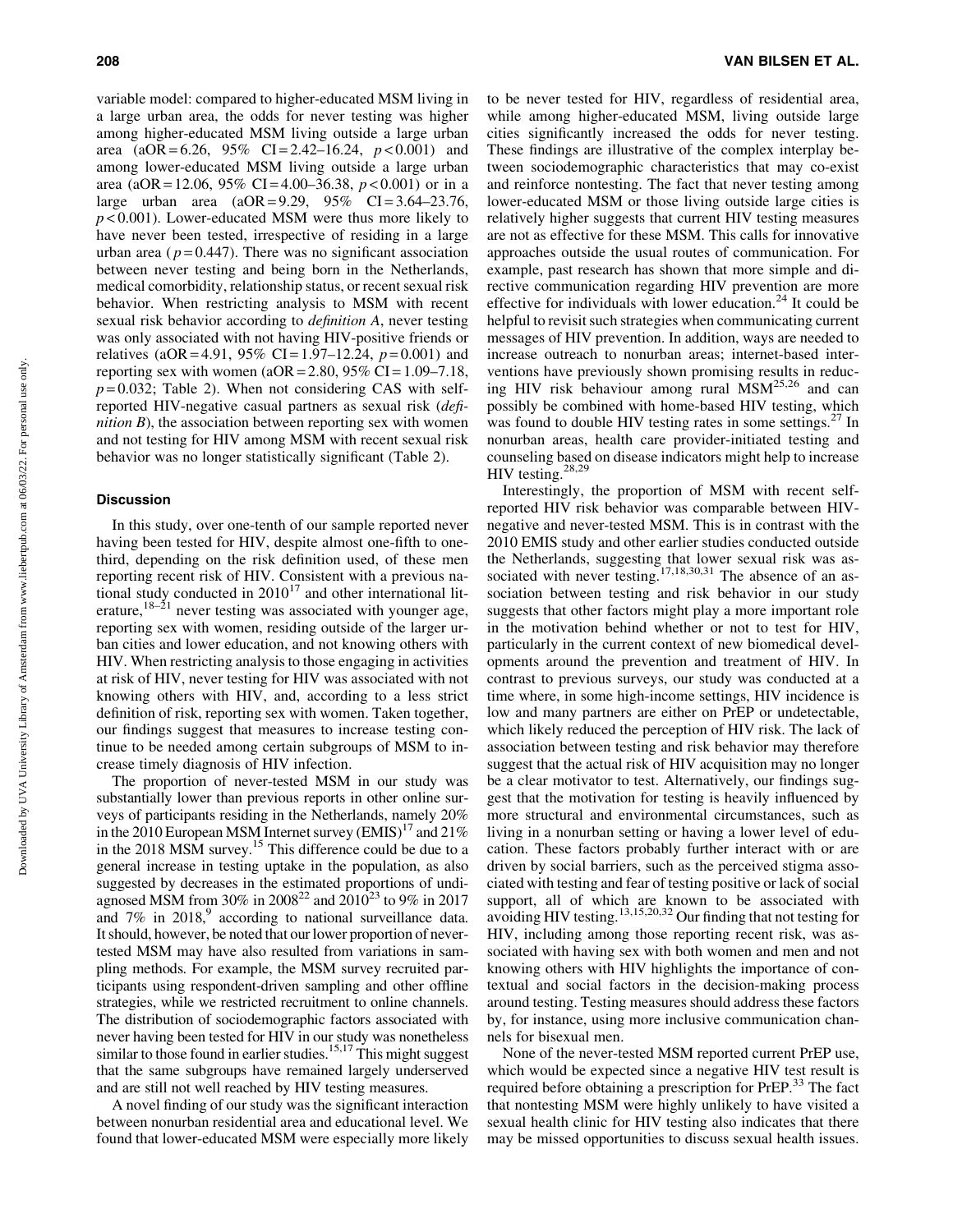#### MSM WHO HAVE NEVER TESTED FOR HIV 209

To be able to reach those currently untested, a more comprehensive sexual health approach that emphasizes HIV prevention options without solely focusing on HIV-testing should be offered. In other words, encouraging men to visit the sexual health clinic or other settings to talk about their sexual needs and preferences and to support them with their sexual wellbeing, in which effective HIV prevention options such as PrEP can be offered, might be more attractive.

This study has some limitations. First, our study population might differ from the overall HIV-negative and never-tested MSM population living in the Netherlands or in other countries, and our results should therefore be generalized with caution to other settings. Our survey was based on convenience sampling and was disseminated particularly within dating sites/apps, with MSM as target group, and not broader forms of media. While recruiting on gay networking sites/apps could have influenced the proportions of both tested HIV-negative and never-tested MSM, the determinants associated with never testing would have likely remained similar had other recruitment methods been added. Another limitation is that we only included sexual behavior during the past 6 months and did not have data on lifetime risk for HIV. Consequently, the proportion of MSM who had ever been at risk for HIV and had a reason to test was likely underestimated. Our 6-month period was based on the recommendation for sexually active MSM to be tested for HIV every 3–6 months.<sup>8</sup> Assessing sexual risk was additionally challenged by the lack of data whether the perceived HIV status of casual partners is valid. We therefore included two definitions of risk behavior in which CAS with a self-reported HIV-negative casual partner was either considered risky (*definition A*) or nonrisky (*definition B*). Using different definitions of sexual risk yielded different results with respect to the association between reporting sex with women and not testing for HIV among MSM with recent sexual risk behavior. Finally, some of the ORs had wide CIs, suggesting a low level of precision.

Based on this online sample of MSM, never testing for HIV is more common in those who were younger, had a lower level of education, resided in nonurban settings, reported sex with women, and did not know someone with HIV. Only the latter two factors were observed among those with recent sexual risk behavior. Our findings are suggestive of an interplay between sociodemographic factors that may relate to multiple co-existing barriers for seeking HIV testing services, other than risk perception alone, and call for innovative, tailored testing interventions. These interventions should be targeted toward geographical location, education level, and diverse MSM identities. Furthermore, it may be effective to embed HIV testing within a more comprehensive sexual health approach in which testing campaigns are combined with efforts to increase sexual well-being and PrEP use among at-risk individuals who do not make regular use of sexual health services.

#### Authors' Contributions

H.Z., W.v.B., and U.D. contributed to study concept and design. H.Z. and W.v.B. performed all data analyses. A.B. and U.D. supervised the data analysis. H.Z. and W.v.B. wrote the first draft of the report. All authors contributed to interpretation of data and critically revised the article and approved the final version for publication.

#### Acknowledgments

We thank all our participants for filling out the online survey. We further like to thank the following persons for their invaluable support to this study: Wim Zuilhof, Arjan van Bijnen, Tomas Derckx, Renee Finkenflügel, Ertan Ersan, Dominique Loomans, and Fred Verdult. Furthermore, we thank all of those who contributed to the H-TEAM.

#### Author Disclosure Statement

A.B. reports grants from ANRS and grants from Sidaction, outside the submitted work. U.D. reports obtaining unrestricted research grants and speaker's fees from Gilead Sciences, paid to his institute (Public Health Service of Amsterdam). All other authors declare no competing interests.

#### Funding Information

This study was funded by the HIV Transmission Elimination Amsterdam Initiative (H-TEAM).

#### References

- 1. Beyrer C, Baral SD, Collins C, et al. The global response to HIV in men who have sex with men. [Lancet](https://www.liebertpub.com/action/showLinks?pmid=27411880&crossref=10.1016%2FS0140-6736%2816%2930781-4&citationId=p_27) 2016;388:198–206.
- 2. Rodger AJ, Cambiano V, Bruun T, et al. Sexual activity without condoms and risk of HIV transmission in serodifferent couples when the HIV-positive partner is using suppressive antiretroviral therapy. [JAMA](https://www.liebertpub.com/action/showLinks?pmid=27404185&crossref=10.1001%2Fjama.2016.5148&citationId=p_28) 2016;316:171–181.
- 3. Rodger AJ, Cambiano V, Bruun T, et al. Risk of HIV transmission through condomless sex in serodifferent gay couples with the HIV-positive partner taking suppressive antiretroviral therapy (PARTNER): Final results of a multicentre, prospective, observational study. [Lancet](https://www.liebertpub.com/action/showLinks?pmid=31056293&crossref=10.1016%2FS0140-6736%2819%2930418-0&citationId=p_29) 2019;393:2428–2438.
- 4. Bavinton BR, Pinto AN, Phanuphak N, et al. Viral suppression and HIV transmission in serodiscordant male couples: An international, prospective, observational, cohort study. [Lancet HIV](https://www.liebertpub.com/action/showLinks?pmid=30025681&crossref=10.1016%2FS2352-3018%2818%2930132-2&citationId=p_30) 2018;5:e438–e447.
- 5. Hayes RJ, Donnell D, Floyd S, et al. Effect of universal testing and treatment on HIV incidence—HPTN 071 (PopART). [N Engl J Med](https://www.liebertpub.com/action/showLinks?pmid=31314965&crossref=10.1056%2FNEJMoa1814556&citationId=p_31) 2019;381:207–218.
- 6. Lundgren JD, Babiker AG, Gordin F, et al. Initiation of antiretroviral therapy in early asymptomatic HIV infection. [N Engl J Med](https://www.liebertpub.com/action/showLinks?pmid=26192873&crossref=10.1056%2FNEJMoa1506816&citationId=p_32) 2015;373:795–807.
- 7. Grinsztejn B, Hosseinipour MC, Ribaudo HJ, et al. Effects of early versus delayed initiation of antiretroviral treatment on clinical outcomes of HIV-1 infection: Results from the phase 3 HPTN 052 randomised controlled trial. [Lancet](https://www.liebertpub.com/action/showLinks?pmid=24602844&crossref=10.1016%2FS1473-3099%2813%2970692-3&citationId=p_33) [Infect Dis](https://www.liebertpub.com/action/showLinks?pmid=24602844&crossref=10.1016%2FS1473-3099%2813%2970692-3&citationId=p_33) 2014;14:281–290.
- 8. National Institute for Public Health and the Environment. Sexually transmitted diseases in the Netherlands in 2019. Available at: [https://www.rivm.nl/bibliotheek/rapporten/](https://www.rivm.nl/bibliotheek/rapporten/2020-0052.pdf) [2020-0052.pdf](https://www.rivm.nl/bibliotheek/rapporten/2020-0052.pdf). (Last accessed December 21, 2021).
- 9. van Sighem AI, Wit FWNM, Boyd A, Smit C, Matser A, Reiss P. Monitoring Report 2020. Human Immunodeficiency Virus (HIV) Infection in the Netherlands. Amsterdam: Stichting HIV Monitoring, 2020. Available at: [www.hiv-monitoring.nl.](http://www.hiv-monitoring.nl)
- 10. van Opstal SEM, van der Zwan JS, Wagener MN, et al. Late presentation of HIV infection in the Netherlands: Reasons for late diagnoses and impact on vocational functioning. [AIDS Behav](https://www.liebertpub.com/action/showLinks?pmid=29550940&crossref=10.1007%2Fs10461-018-2082-9&citationId=p_36) 2018;22:2593–2603.
- 11. Dowson L, Kober C, Perry N, Fisher M, Richardson D. Why some MSM present late for HIV testing: A qualitative analysis. [AIDS Care](https://www.liebertpub.com/action/showLinks?pmid=21780956&crossref=10.1080%2F09540121.2011.597711&citationId=p_37) 2012;24:204–209.